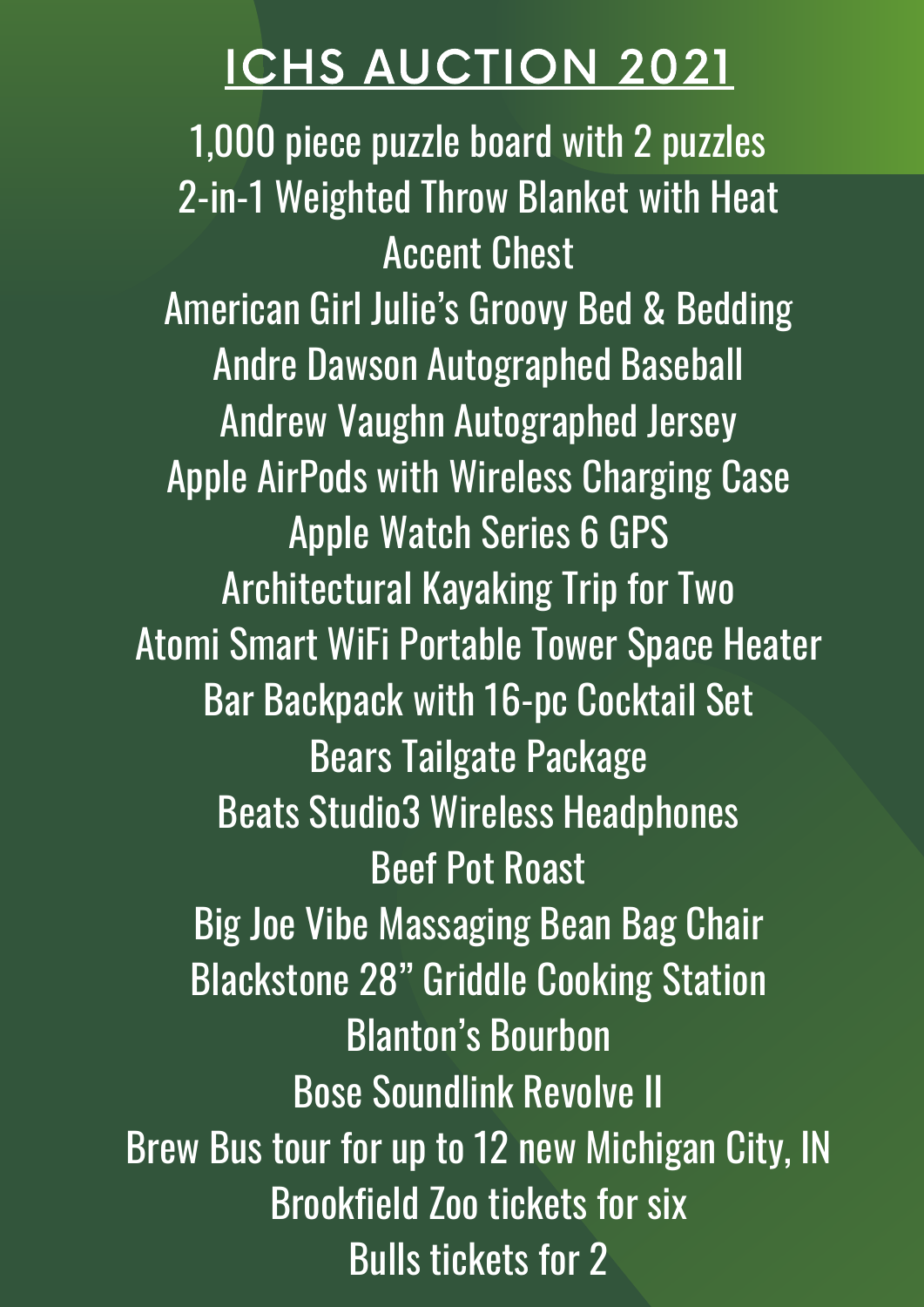Cabernet Sauvignon for Titus Winery, Napa CA Cake Pop Gift Basket and \$25 Gift Certificate Calphalon Toaster Oven with Air Fry Catville Tower Chicken Tamales Chillafish Balance Bike with light-up wheels Christmas Lights hung for 2022 by Window Genie Christmas Porch Pot Christmas Tree hand painted window pane Cinderella Ballet Tickets for four Craftsman 63 pc. 3/8" Drive Mechanics Tool Set Craftsman V20 Cordless Stick Vacuum Crock-Pot Programmable Casserole Slow Cooker Cubs Tickets for four Custom Wood Lake Map Deep Tissue Percussion Massage Gun DeWalt 3-Tool Cordless Combo Kit DeWalt Atomic 20V Max Oscillating Tool DeWalt Brushless Cordless Angle Grinder DeWalt Cordless Brushless Reciprocating Saw DeWalt Impact Driver Combo Kit Dick Butkus Autographed Football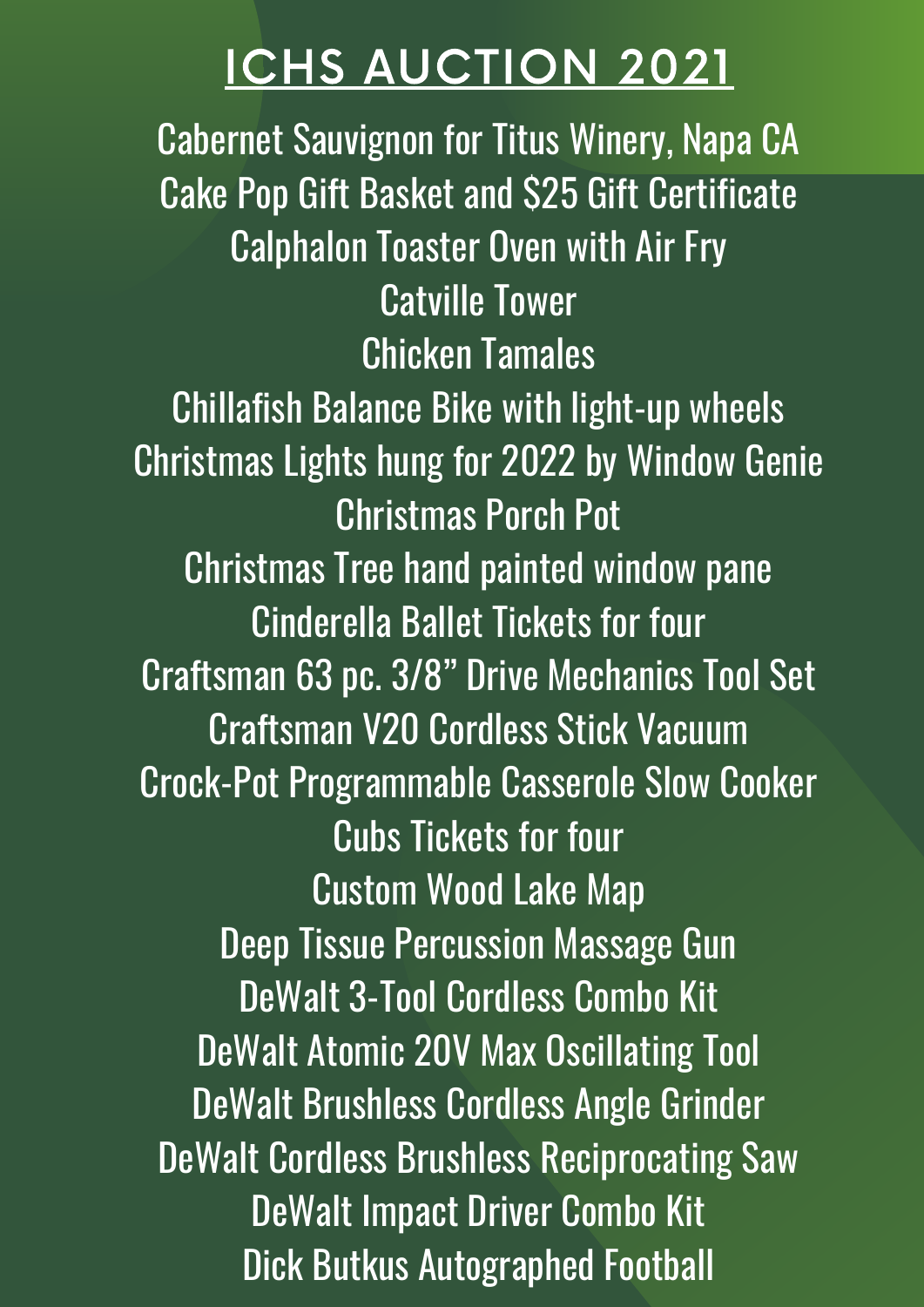Disney Picnic Set Disney's Frozen Broadway Musical Tickets Dyson V8 Cordless Lightweight Vacuum Echo 58V Brushless Cordless Blower Echo Gas Powered Backpack Blower Eclipse 10 Person Cabin Tent ecobee Smart Thermostat with Home Sensors Farmhouse Clock Fire HD 10 Kids Pro Tablet Flocked Potted White Pre-Lit Christmas Trees FoxPro Shockwave Electronic Predator Call Goaliath 60" Ignite In-ground Basketball Hoop Golf for 2 at Scherwood Golf Golf for 4 at Briar Ridge Country Club Golf for 4 at Tullymore & St. Ives Golf Clubs Graco Simple Sway Swing Illiana Sports Fan Package Illinois Adirondack Chairs Indiana Adirondack Chairs Infantino Music & Lights 3-in-1 Booster Job Smart 324 pc. Mechanics Tool Set Kate Spade Harper Crossbody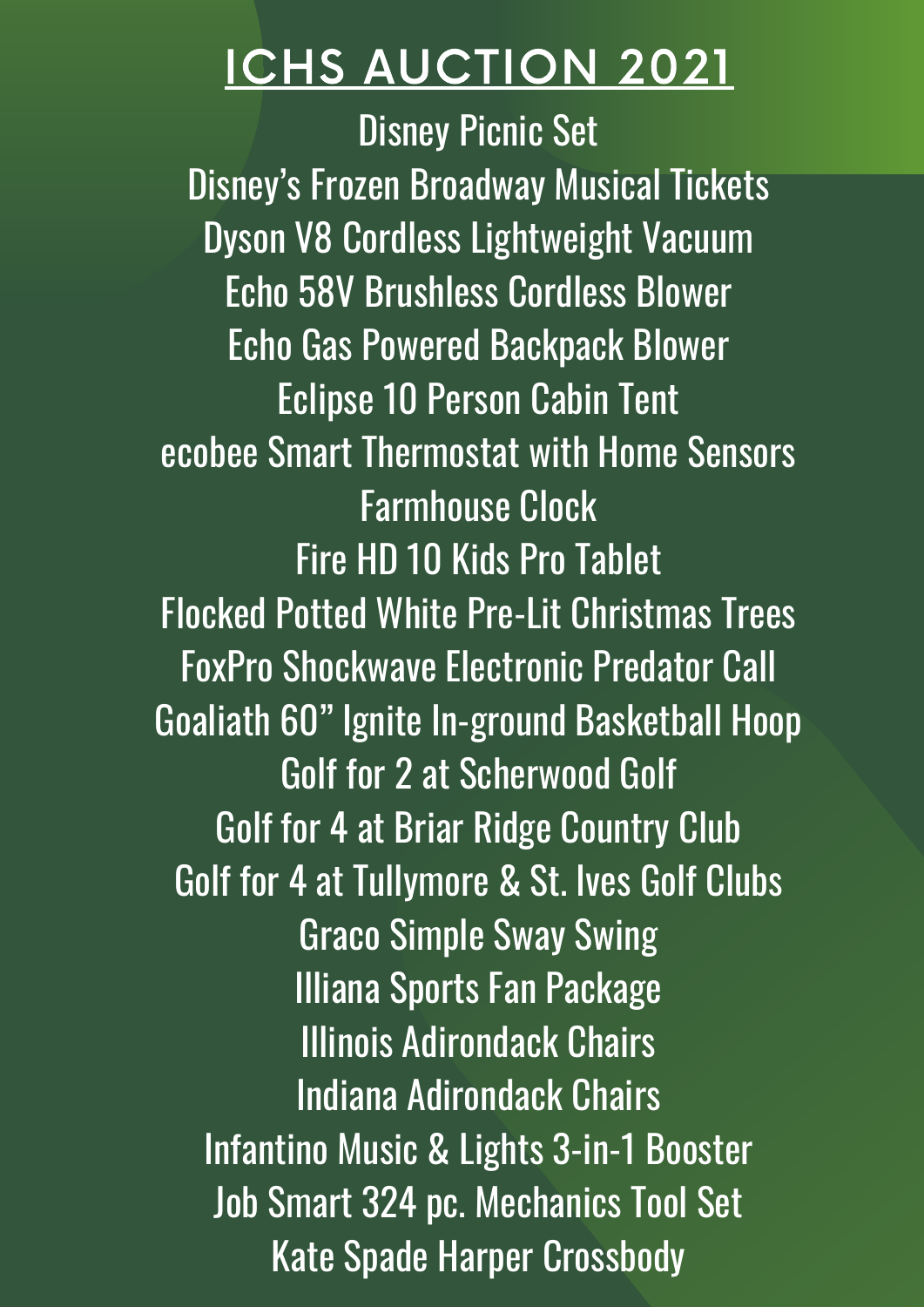Keurig K-Mini Coffee Maker Kitchen Aid Artisan 5 qt. Mixer in Empire Red Lego Central Perk Building Set Little Tikes Cozy Ice Cream Truck Little Tikes 3-in-1 Water Table Little Tikes Pink Cape Cottage House LoCo Sure Spark Turkey Fryer Kit Luis Robert Autographed Jersey Luxury Hair Care Basket Manhattan Cocktail Case & Bourbon Mercury Glass Table Lamps Michael Jordan Picture Michael Kors Jet Set Travel Handbag Michigan Adirondack Chairs with Table Milwaukee Cordless String Trimmer Kit Muskie Charter Fishing Trip Naice Inflatable Stand Up Paddle Board Ninja Foodi 6-in-1 2-Basket Air Fryer Ninja Foodi Digital Air Fry Oven Ninja Specialty Coffee Maker Nothing Bundt Cakes Coupon Book Notre Dame vs Penn State Hockey Tickets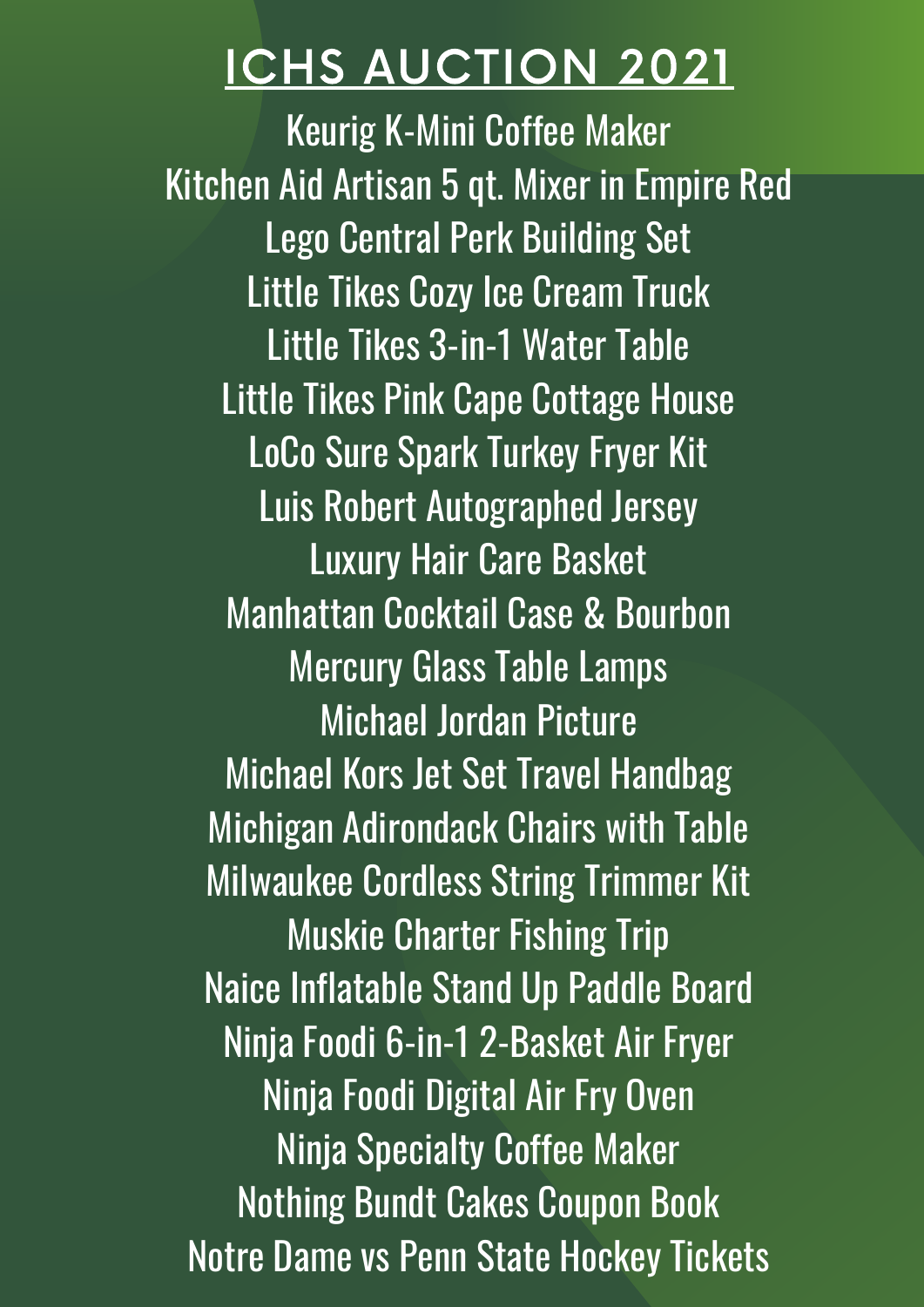Oculus Quest 2 All-In-One VR Headset Outdoor Concert Package Ozinga Diecast 90th Anniversary Truck Patrick Kane Autographed Puck Prayer Board Pro Spec HD 101 Upright Vacuum Quick Change Convertible Hand Truck Rainbow Kids Bean Bag Chair Redmond 4 Slice Retro Stainless Steel Toaster Ruko Drone with Camera Samsung Full HG 40" Smart TV Shark ION Robot Vacuum Shark Kids Bean Bag Chair Shipshewana Get Away Simpson Gas Powered Pressure Washer SISIGAD Hoverboard and Seat Attachment Solo Stove Bonfire Southwest Michigan Wine Basket Squirrel Proof Bird Feeder & Wild Bird Seed Stanley Stainless Steel Wet/Dry Vacuum Star Wars "The Child" Lego Set Stihl HAS 45 Hedge Trimmer